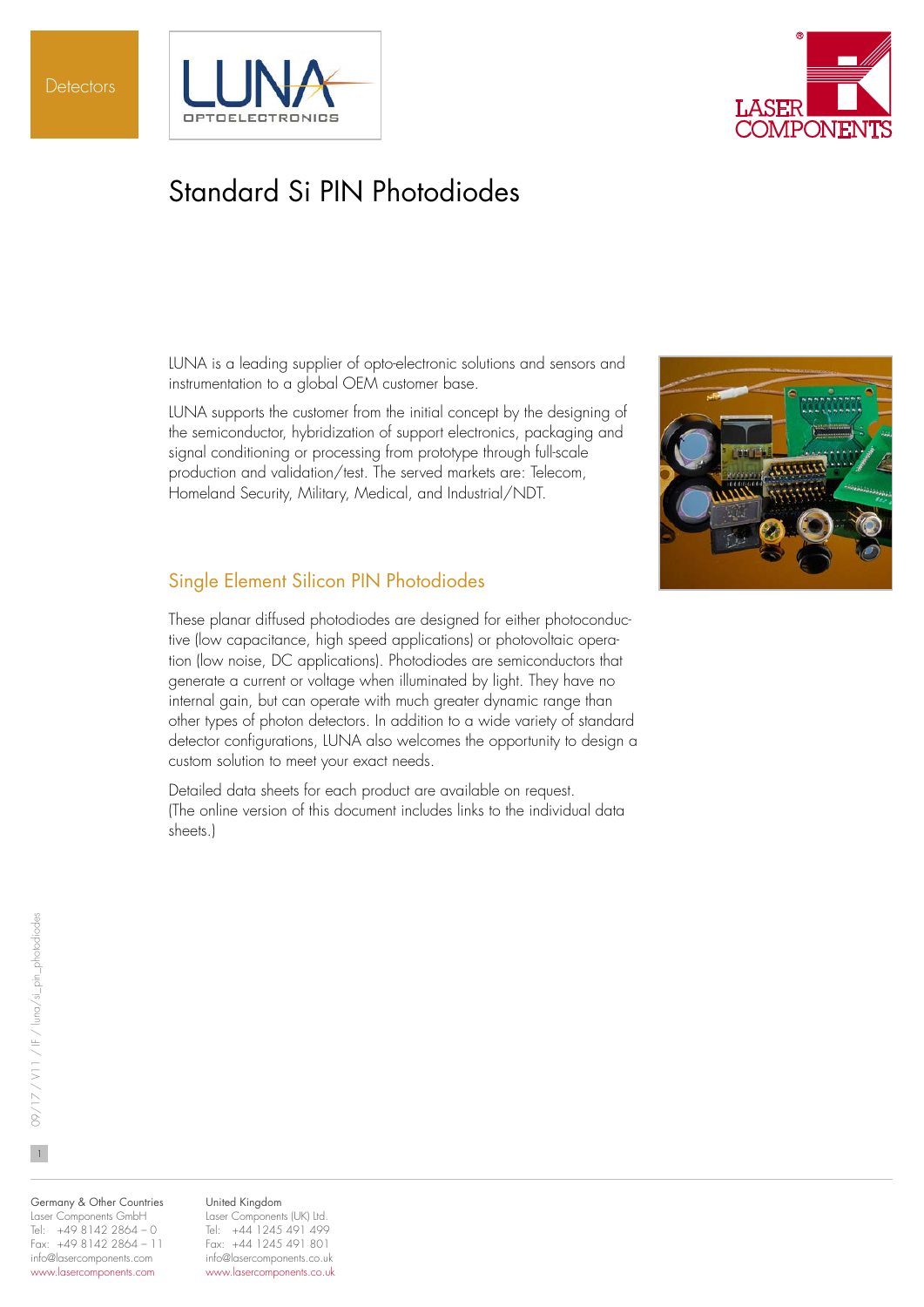

# Ordering Information

#### Red Enhanced Photodiodes in Leaded Packages

| <b>Product Number</b>  | Packaging | Active Area         | Dark Current/nA<br>$(V_{R} = 5 V)$ | Capacitance/pF<br>$(V_p = 10 V)$ | Rise Time/ns<br>$(V_p = 10 V)$ |
|------------------------|-----------|---------------------|------------------------------------|----------------------------------|--------------------------------|
| SD057-11-21-011        | TO-46     | $1.3 \times 1.3$ mm | () 5                               |                                  | l 3                            |
| (100-11-21-221         | $TO-5*$   | $2.5$ mm diam.      | 1.6                                | 18                               | 13                             |
| 172-11-21-221          | $TO-5*$   | $47 \times 32$ mm   | 5.0                                | .53                              | т3                             |
| SD200-11-21-241        | $TO-8*$   | $51$ mm diam        | 65                                 | 71                               | 13                             |
| 1-21-305<br>$S12445-1$ | Ceramic   | $100 \times 100$ mm | 30 O                               | 300                              | 40                             |

(\* =isolated cathode)

#### Red Enhanced High Performance Photodiodes in Leaded Packages

| <b>Product Number</b>     | Packaging | Active Area           | Dark Current/nA<br>$(V_{R} = 5 V)$ | Capacitance/pF<br>$(V_p = 5 V)$ | Rise Time/ns<br>$(V_p = 10 V)$ |
|---------------------------|-----------|-----------------------|------------------------------------|---------------------------------|--------------------------------|
| SD057-14-21-011           | TO-46     | $1.3 \times 1.3$ mm   | ()                                 | Q                               | l 3                            |
| SD076-14-21-011           | TO-46     | $2.7 \times 1.1$ mm   | 0.2                                | 1.5                             | 13                             |
| SD100-14-21-021           | TO-5      | $2.5$ mm diam.        | $\Omega$ 3                         | 26                              | 13                             |
| SD172-14-21-021           | TO-5      | $4.7 \times 3.2$ mm   | $1^{\circ}$                        | 76                              | 13                             |
| SD200-14-21-041           | $TO-8$    | 5.1 mm diam.          | 1.3                                | 102                             | 13                             |
| $4-21-30.5$<br>$S12445-1$ | Ceramic   | $10.0 \times 10.0$ mm | 60                                 | 500                             | IЗ                             |

#### Red Enhanced Ultra Low Capacitance Photodiodes in Leaded Packages

| <b>Product Number</b> | Packaging | Active Area         | Dark Current/nA<br>$(V_p = 50 V)$ | Capacitance/pF<br>$(V_p = 50 V)$ | Rise Time/ns<br>$(V_p = 50 V)$ |
|-----------------------|-----------|---------------------|-----------------------------------|----------------------------------|--------------------------------|
| SD041-11-33-211       | $TO-46*$  | $1.0 \times 0.8$ mm | 2.0                               | 0.5                              | 13                             |
| SD076-11-31-211       | $TO-46*$  | $1 \times 27$ mm    | 80                                | 2.5                              |                                |
| SD100-11-31-221       | $TO-5*$   | $2.5$ mm diam.      | 12 O                              | 3.5                              | 6                              |
| SD172-11-31-221       | $TO-5*$   | $47 \times 32$ mm   | 350                               | 100                              | 13                             |
| SD200-11-31-241       | $TO-8*$   | .5 1 mm diam        | 50.0                              | 11 O                             | 8                              |
| $-3 - 24$             | $TO-8*$   | $76 \times 56$ mm   | 10.0                              | 22 O                             | 8                              |

 $\mathfrak{f}^*$  = isolated cathode)

Germany & Other Countries Laser Components GmbH Tel: +49 8142 2864 – 0 Fax: +49 8142 2864 – 11 info@lasercomponents.com www.lasercomponents.com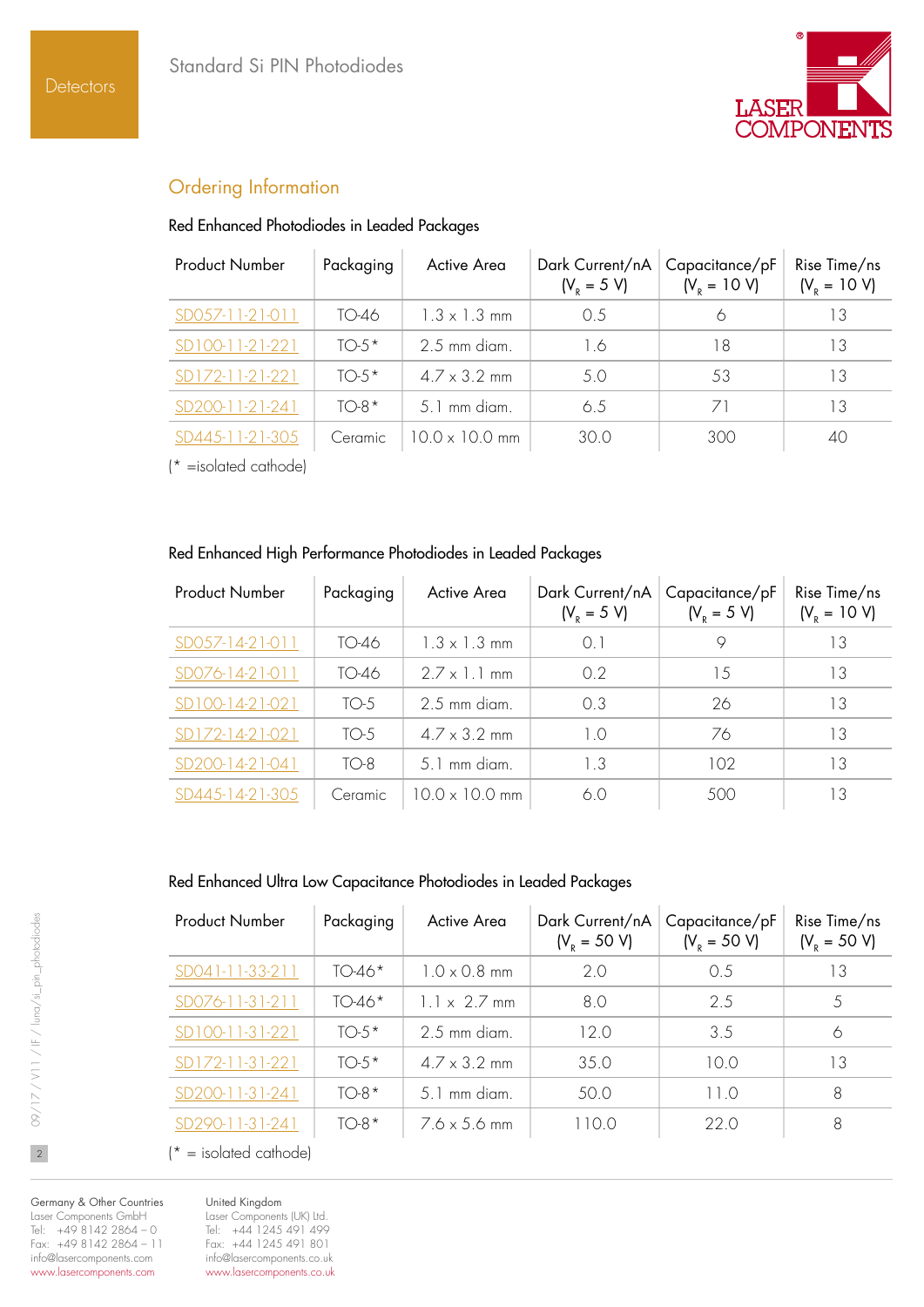**Detectors** 



| <b>Product Number</b> | Packaging     | Active Area         | Dark Current/<br>nA | Capacitance/<br>рF | Rise Time/<br>ns |
|-----------------------|---------------|---------------------|---------------------|--------------------|------------------|
| SD100-12-22-021       | TO-5          | 2.5 mm diam.        | 1.6                 | 87                 | 13               |
| SD200-12-22-041       | $TO-8$        | 5.1 mm diam         | 6.5                 | 102                | 13               |
| SD200-12-22-241       | $TO-8*$       | 5.1 mm diam.        | 6.5                 | 102                | 13               |
| SD290-12-22-241       | $TO-8*$       | $5.6 \times 7.6$ mm | 13.0                | 213                | 13               |
| SD444-12-12-171       | BNC connector | 11.3 mm diam        | 13 O                | 213                | 13               |

#### Blue Enhanced Photodiodes in Leaded Packages

(\* =isolated cathode)

### Blue Enhanced Photoconductive Photodiodes

| <b>Product Number</b> | Packaging                        | Active Area         | Dark Current/<br>nA | Capacitance/<br>рF | Rise Time/ns<br>$(V_R = 10 V)$ |
|-----------------------|----------------------------------|---------------------|---------------------|--------------------|--------------------------------|
| <b>PDB-C107</b>       | Ceramic                          | $5.7 \times 3.1$ mm | 150                 | 100                | 13                             |
| <b>PDB-C109</b>       | $TO-8$                           | $8.1 \times 5.3$ mm | 5                   | 120                | 13                             |
| <b>PDB-C110</b>       | Ceramic                          | $9.9 \times 9.4$ mm | 10                  | 300                | 13                             |
| <u>PDB-C113</u>       | Ceramic                          | $2.9 \times 2.9$ mm | 5                   | 60                 | 13                             |
| <b>PDB-C122</b>       | Ceramic submount                 | $0.3 \times 0.3$ mm | 0.5                 | 5                  | 13                             |
| <b>PDB-C140</b>       | Ceramic                          | $76 \times 38$ mm   | 10                  | 200                | 13                             |
| PDB-C164              | Metalized Ceramic   2.6 x 1.2 mm |                     |                     | 7                  | 13                             |
| PDB-C165              | Metalized Ceramic 2.9 x 2.9 mm   |                     |                     | 60                 | 3                              |

Germany & Other Countries Laser Components GmbH Tel: +49 8142 2864 – 0 Fax: +49 8142 2864 – 11 info@lasercomponents.com www.lasercomponents.com

United Kingdom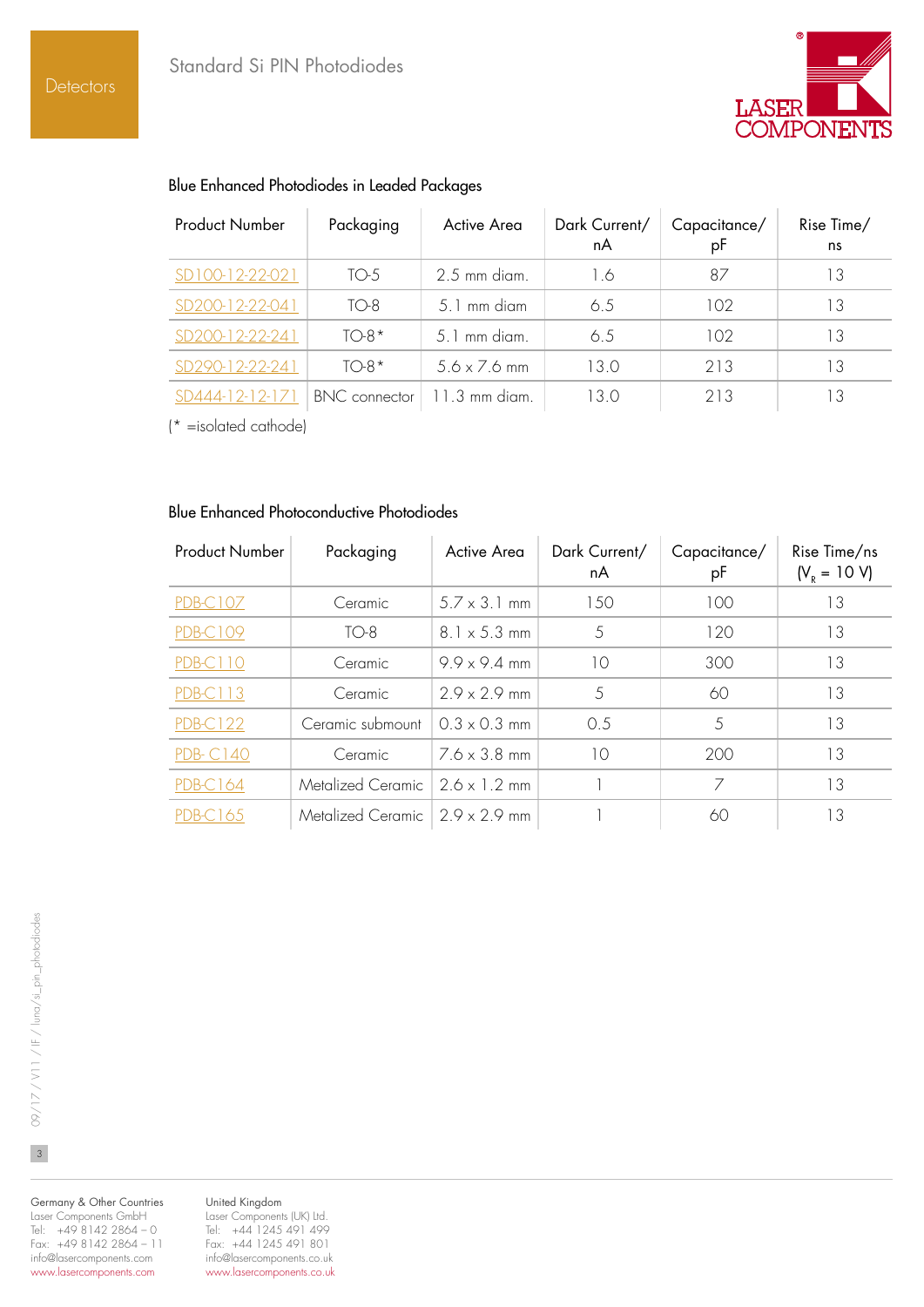

### UV Enhanced Photodiodes

| <b>Product Number</b> | Packaging  | Active Area              | Dark Current/nA<br>$(V_p = 10 \text{ mV})$ | Capacitance/pF<br>$(V_{R} = 0 V)$ | Rise Time/ns<br>$(V_{R} = 0 V)$ |
|-----------------------|------------|--------------------------|--------------------------------------------|-----------------------------------|---------------------------------|
| SD012-UVA-005         | <b>SMT</b> | $0.076$ mm <sup>2</sup>  | 0.0001                                     | 10                                |                                 |
| SD012-UVA-011         | TO-46      | $0.076$ mm <sup>2</sup>  | 0.0001                                     | 10                                |                                 |
| SDO12-UVB-005         | <b>SMT</b> | $0.0076$ mm <sup>2</sup> | 0.0001                                     | 10                                |                                 |
| SD012-UVB-011         | TO-46      | $0.0076$ mm <sup>2</sup> | 0.0001                                     | 10                                |                                 |
| SD012-UVC-011         | TO-46      | $0.0076$ mm <sup>2</sup> | 0.0001                                     | 10                                |                                 |

### UV Enhanced Photodiodes (Photoconductive)

| <b>Product Number</b> | Packaging | Active Area    | Dark Current/nA<br>$(V_p = 5 V)$ | Capacitance/<br>pF | Rise Time/ns<br>$(V_p = 10 V)$ |
|-----------------------|-----------|----------------|----------------------------------|--------------------|--------------------------------|
| SD100-13-23-022       | TO-5      | 2.5 mm diam.   | $\Omega$ 1                       |                    | 13                             |
| SD100-13-23-222       | $TO.5*$   | $2.5$ mm diam. |                                  |                    | 13                             |
| SD200-13-23-042       | $TO-8$    | 5.1 mm diam.   |                                  | 102                | 13                             |
| SD200-13-23-242       | $TO-8*$   | 5.1 mm diam.   |                                  | 102                |                                |

 $\mathsf{I}^*$  = isolated cathode)

Germany & Other Countries Laser Components GmbH Tel: +49 8142 2864 – 0 Fax: +49 8142 2864 – 11 info@lasercomponents.com www.lasercomponents.com

United Kingdom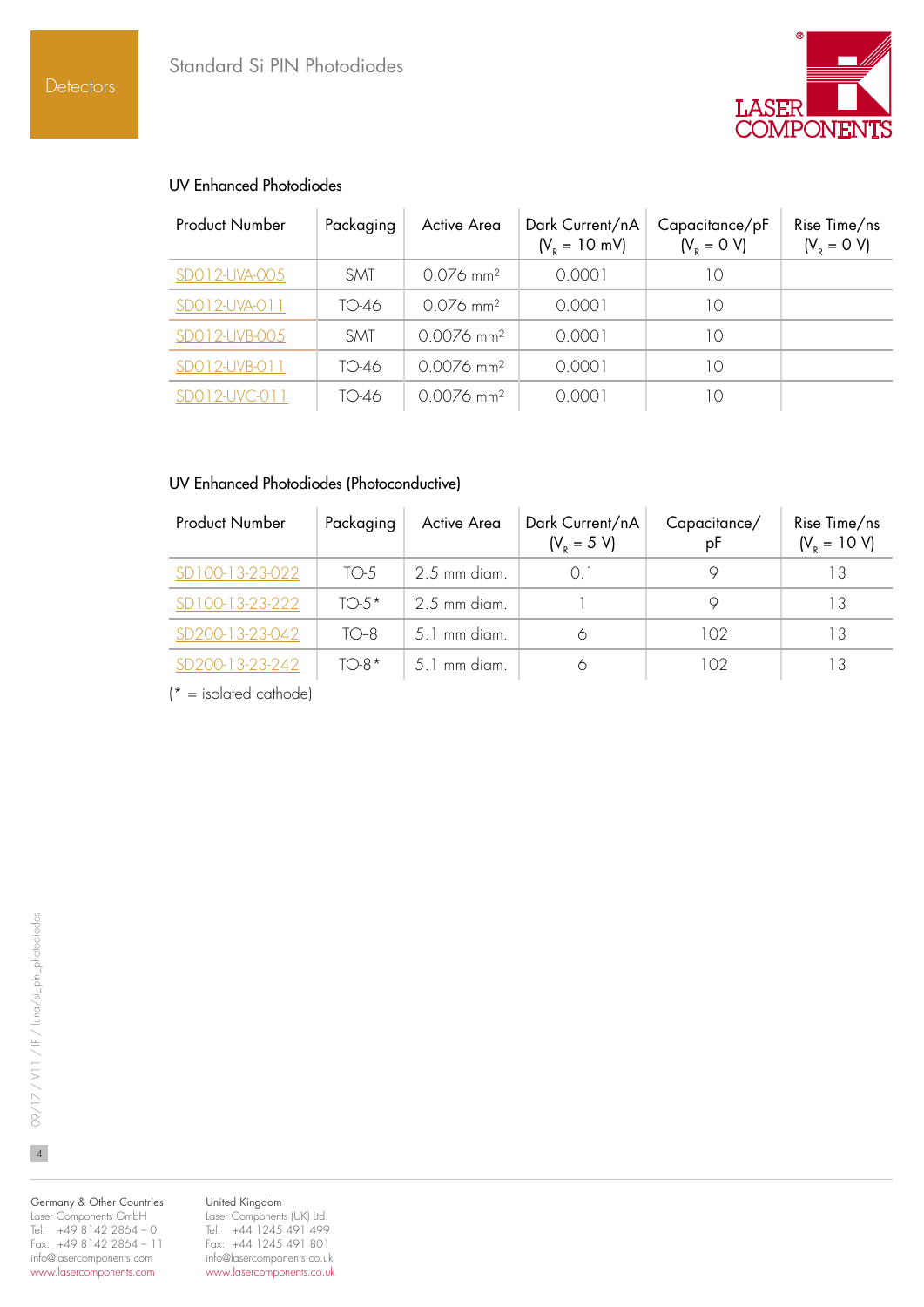

#### Surface Mount Packages

| <b>Product Number</b>   | Packaging               | Active Area           | Dark Current/<br>$nA (V_R = 10 V)$ | Capacitance/<br>рF | Rise Time/<br>ns |
|-------------------------|-------------------------|-----------------------|------------------------------------|--------------------|------------------|
| SD019-101-411           | 0805                    | $0.2 \, \text{mm}^2$  | 0.5                                | 6                  | 1000             |
| SD019-111-411           | 0805                    | $0.2 \, \text{mm}^2$  | 0.5                                | 6                  | 1000             |
| SD019-111 IR920         | 0805                    | $0.4 \times 0.4$ mm   | 0.02                               | 6                  |                  |
| $SD019-141-411-$<br>RGB | 0805                    | $0.2$ mm <sup>2</sup> | 0.5                                | 6                  | 10               |
| SD040-101-411           | 1206                    | $0.8 \, \text{mm}^2$  | 0.5                                | 20                 |                  |
| SD040-111-411           | 1206                    | $0.8 \, \text{mm}^2$  | 0.5                                | 20                 |                  |
| PDB-C150SM              | SOT-23<br>surface mount | $0.4 \times 0.4$ mm   | $\overline{2}$                     |                    | 6                |
| PDB-C152SM              | Surface mount           | $0.8 \times 0.8$ mm   | $\overline{2}$                     | 15                 | 50               |
| PDB-C154SM              | Surface mount           | $1.5 \times 1.5$ mm   | $\overline{2}$                     | 5                  | 10               |
| PDB-C171SM              | Surface mount           | $2.8 \times 2.8$ mm   | $\overline{2}$                     | 25                 | 100              |

## Photodiode Packages with Filter

| <b>Product Number</b> | Packaging    | Active Area         | Dark Current/<br>nA | Capacitance/<br>$pF(V_{p} = 0 V)$ | Rise Time/<br>υs |
|-----------------------|--------------|---------------------|---------------------|-----------------------------------|------------------|
| SLD-68-026            | TO-46        | $17 \times 17$ mm   | LOO.                | $\Delta()$                        |                  |
| SLD-70BG2             | Dome package | $3.6 \times 3.6$ mm | 1100                | 180                               |                  |

Germany & Other Countries Laser Components GmbH Tel: +49 8142 2864 – 0 Fax: +49 8142 2864 – 11 info@lasercomponents.com www.lasercomponents.com

United Kingdom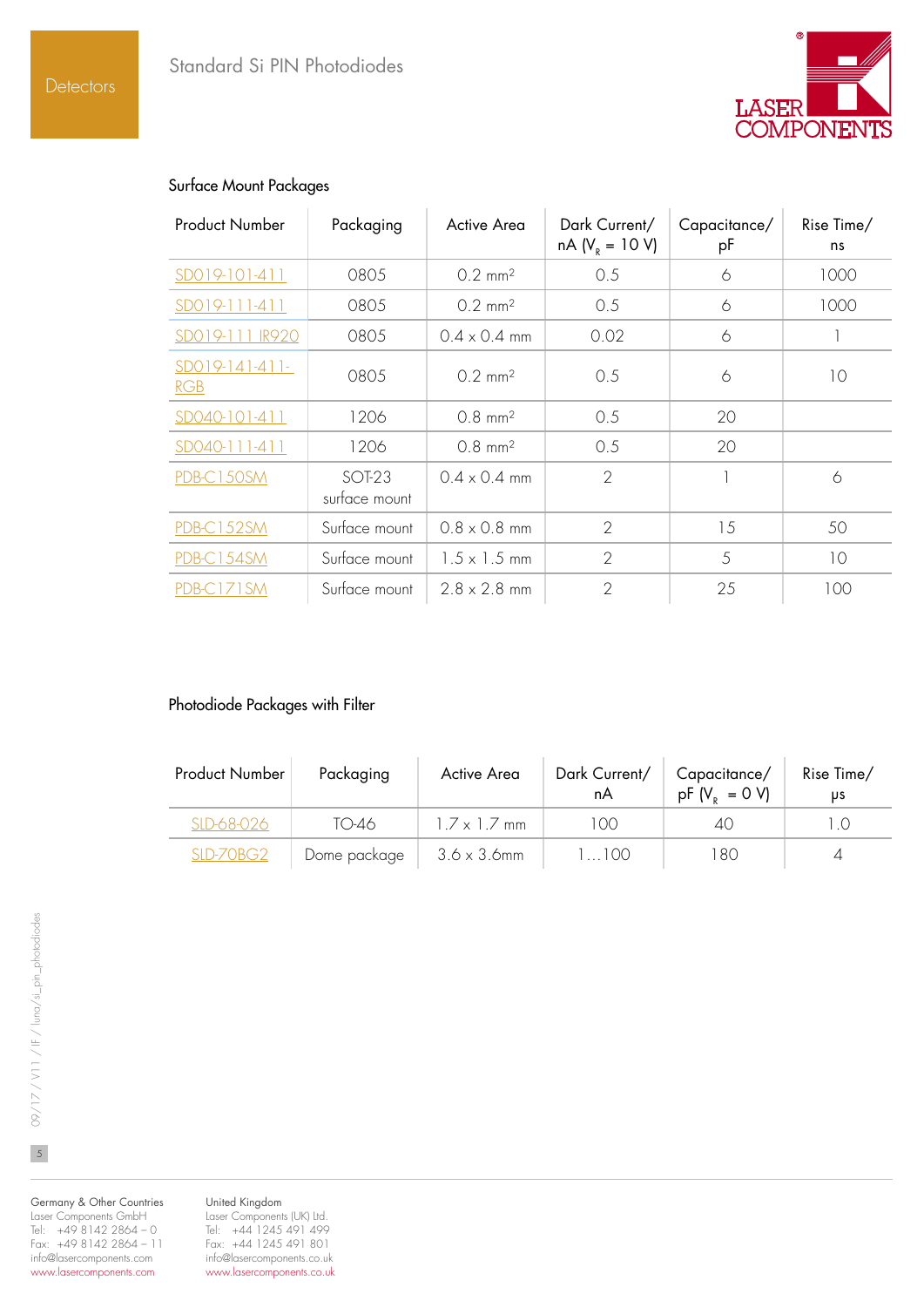

## Solderable Photodiodes

| <b>Product Number</b> | Packaging           | Active Area          | Dark Current/<br>$nA (V_R = 5 V)$ | Capacitance/<br>рF | Rise Time/<br>ns |
|-----------------------|---------------------|----------------------|-----------------------------------|--------------------|------------------|
| PDB-C601-1            | Bare chip           | $1.9 \times 0.6$ mm  | 0.5                               | 10                 | 10               |
| PDB-C607-2            | Chip with PVC wire  | $9.9 \times 1.5$ mm  | $\overline{2}$                    | 125                | 25               |
| PDB-C609-2            | Chip with PVC wire  | $7 \times 6.1$ mm    | 30                                | 240                | 30               |
| PDB-C609-3            | Chip with buss wire | $7 \times 6.1$ mm    | 30                                | 240                | 30               |
| PDB-C612-2            | Chip with PVC wire  | $17.6 \times 3.9$ mm | 1                                 | 300                | 45               |
| PDB-C613-2            | Chip with PVC wire  | $9.8 \times 8.8$ mm  | 90                                | 350                | 50               |
| PDB-C615-2            | Chip with PVC wire  | $25.2 \times 9.3$ mm | 350                               | 775                | 150              |
| PDB-V601-1            | Bare chip           | $1.9 \times 0.6$ mm  | 3                                 | 250                | 300              |
| PDB-V609-3            | Chip with buss wire | $7 \times 6.1$ mm    | 50                                | 5500               | 1500             |
| PDB-V612-2            | Chip with PVC wire  | $17.6 \times 3.9$ mm | 40                                | 9000               | 2800             |
| PDB-V615-2            | Chip with PVC wire  | $25.1 \times 9.3$ mm | 350                               | 25800              | 7000             |
| PDB-V617-2            | Chip with PVC wire  | 25.2 x               | 35                                | 8500               | 2500             |
| $SLCD-61N5$           | Bare chip           | 93.6 mm <sup>2</sup> | 3300                              | 2000               |                  |
| <b>SLSD-71N300</b>    | Chip with PVC       |                      | 1700                              | 1000               |                  |
| <b>SLSD-71N400</b>    | Chip with PVC       |                      | 5000                              | 1500               |                  |

Germany & Other Countries Laser Components GmbH Tel: +49 8142 2864 – 0 Fax: +49 8142 2864 – 11 info@lasercomponents.com www.lasercomponents.com

#### United Kingdom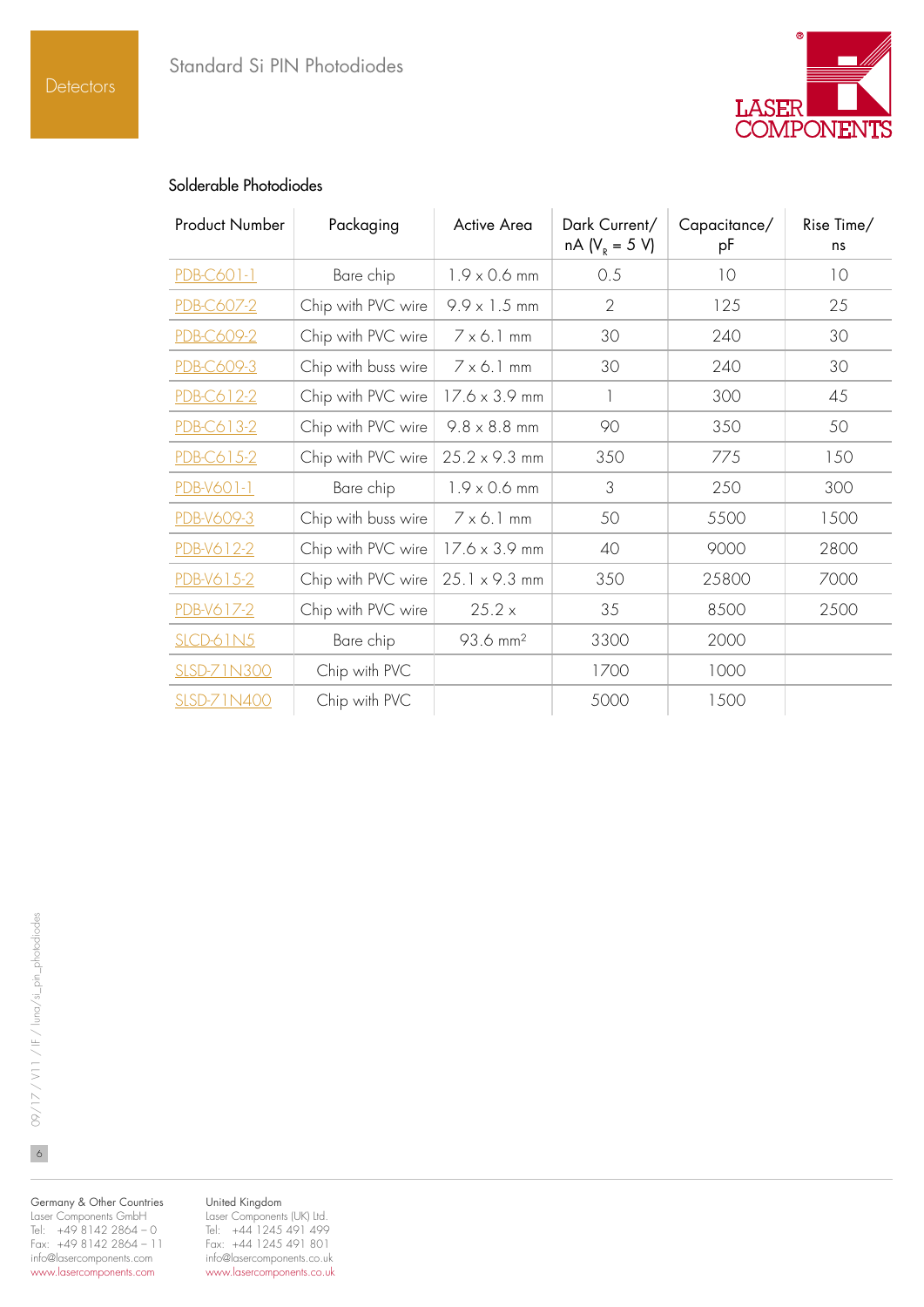

### CdS Photocells

| <b>Product Number</b> | Packaging | Spectral Peak/<br>nm | Light Resistance/<br>kOhm | Dark Resistance/<br><b>MOhm</b> |
|-----------------------|-----------|----------------------|---------------------------|---------------------------------|
| <b>NORPS-12</b>       | $TO-18$   | 550                  | 12.6                      | 1.0                             |
| NSL-19M51             | $TO-18$   | 550                  | 100                       | 20                              |
| <b>NSL-4132</b>       | $TO-18$   | 550                  | 42                        | 1.8                             |
| NSL-4142              | $TO-18$   | 550                  | 20                        | 0.8                             |
| NSL-4172              | $TO-18$   | 515                  | 154                       | 6.6                             |
| <b>NSL-4182</b>       | $TO-18$   | 550                  | 70                        | 3                               |
| NSL-4512              | $TO-5$    | 550                  | 133                       | 67                              |
| <b>NSL-4522</b>       | $TO-5$    | 550                  | 26                        | 15                              |
| NSL-5112              | $TO-18$   | 550                  | 14                        | 0.67                            |
| NSL-5122              | $TO-18$   | 550                  | 27                        | 1.3                             |
| NSL-5152              | $TO-18$   | 550                  | 20                        | 0.01                            |
| NSL-5162              | $TO-18$   | 550                  | 133                       | 0.067                           |
| NSL-5512              | $TO-5$    | 550                  | 26                        | 15                              |
| NSL-5522              | $TO-5$    | 550                  | 26                        | 15                              |
| <b>NSL-5532</b>       | $TO-5$    | 550                  | 220                       | $  \  $                         |
| NSL-5542              | $TO-5$    | 550                  | 40                        | 20                              |
| <b>NSL-5572</b>       | $TO-5$    | 550                  | 63                        | $\overline{1}$                  |
| <b>NSL-5922</b>       | $TO-8$    | 550                  | $\sqrt{4}$                | 0.2                             |
| NSL-6112              | $TO-18$   | 690                  | $\overline{2}$            | 1.3                             |

Germany & Other Countries Laser Components GmbH Tel: +49 8142 2864 – 0 Fax: +49 8142 2864 – 11 info@lasercomponents.com www.lasercomponents.com

#### United Kingdom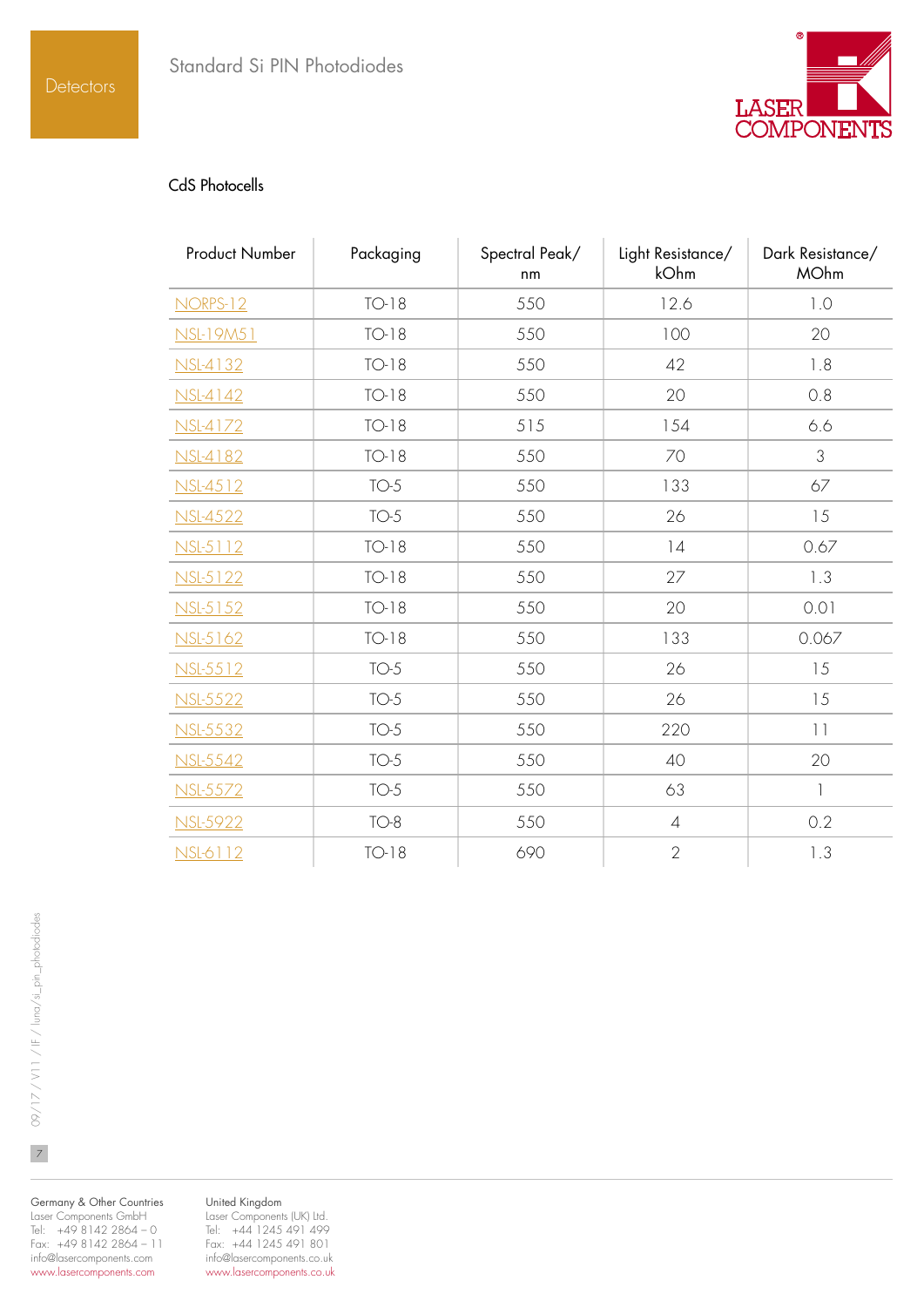

## Multi-Element Silicon Photodiodes

These devices consist of a number of photosensitive areas imaged on a single substrate forming a one-dimensional array with a common cathode substrate.

They feature low crosstalk among adjacent elements and high uniformity in response. These types of devices provide a cost effective alternative in applications requiring several photodiodes. In addition, optical filtering can be applied for tuning to particular wavelengths or, in the case of x-ray scanning applications, scintillation crystals that interact to the x-ray energy for provide imaging.

Detailed data sheets for each product are available on request. (The online version of this document includes links to the individual data sheets)



# Ordering Information

#### **Sandwich**

| <b>Product Number</b> | Packaging | Active Area                  | NEP fw/ $\sqrt{Hz}$ | Capacitance/pF |
|-----------------------|-----------|------------------------------|---------------------|----------------|
| - SD138-11-31-211     | TO-5      | 3.5 mm diam.<br>3.1 mm diam. |                     | 305            |

#### Bi-Cells

| <b>Product Number</b> | Packaging | Active Area/<br>Element | Dark Current/nA<br>$(V_{R} = 5 V)$ | Capacitance/pF<br>$(V_p = 10 V)$ | Rise Time/ns<br>$(VR = 10 V)$ |
|-----------------------|-----------|-------------------------|------------------------------------|----------------------------------|-------------------------------|
| <b>PDB-C201</b>       | $TO-5$    | $3.2 \text{ mm}^2$      | 0.5                                | 1.5                              | 13                            |
| SD066-24-21-011       | $TO-5$    | $O7$ mm <sup>2</sup>    | 02                                 |                                  | 13                            |
| SD113-24-21-021       | $TO-5$    | $3.1 \text{ mm}^2$      | 09                                 | 13                               | 13                            |
| SD160-24-21-021       | $TO-5$    | $2.3 \text{ mm}^2$      | 0.7                                |                                  | 13                            |
| SD385-24-21-041       | TO-8      |                         | 60                                 | 85                               | 13                            |

 $\overline{8}$ 

Germany & Other Countries Laser Components GmbH Tel: +49 8142 2864 – 0 Fax: +49 8142 2864 – 11 info@lasercomponents.com www.lasercomponents.com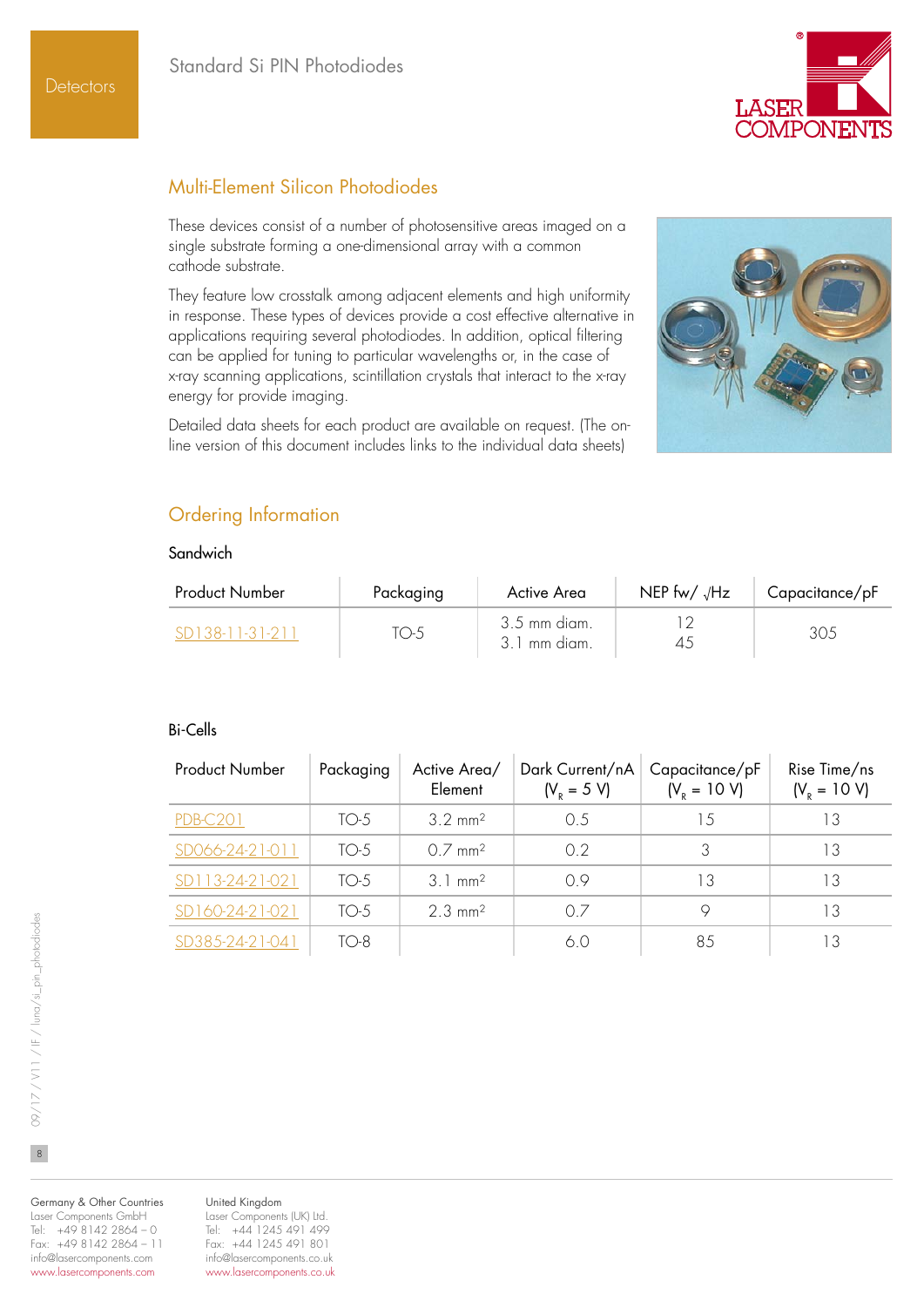

#### **Quadrants**

| <b>Product Number</b> | Packaging | Active Area/<br>Element | Dark Current/nA<br>$(VR = 5 V)$ | Capacitance/<br>рF | Rise Time/ns<br>$(V_p = 10 V)$ |
|-----------------------|-----------|-------------------------|---------------------------------|--------------------|--------------------------------|
| <b>PDB-C203</b>       | $TO-5$    | $1.6 \text{ mm}^2$      | 0.5                             | 8                  | 13                             |
| SD055-23-21-211       | $TO-18*$  | $0.3 \, \text{mm}^2$    | 0.1                             | 3                  | 13                             |
| SD085-23-21-021       | $TO-5$    | $2.3 \text{ mm}^2$      | 0.6                             | 9                  | 13                             |
| SD118-23-21-021       | $TO-5$    | $1.6 \text{ mm}^2$      | 0.5                             | 7                  | 13                             |
| SD197-23-21-041       | $TO-8$    | $4.8$ mm <sup>2</sup>   | 14                              | 20                 | 13                             |
| SD225-23-21-040       | $TO-8$    | $5.4 \, \text{mm}^2$    | 1.2                             | 24                 | 13                             |
| SD380-23-21-051       | $TO-8$    | $17.8 \text{ mm}^2$     | 5.0                             | 75                 | 13                             |
| SD380-23-21-251       | $TO-8*$   | $17.8 \text{ mm}^2$     | 5.0                             | 75                 | 13                             |

 $\mathsf{I}^*$  = isolated cathode)

#### Linear Arrays

Í,

| <b>Product Number</b>             | Packaging | Active Area/<br>Element | Dark Current/   Capacitance/<br>  nA (V <sub>p</sub> = 10 V)   pF (V <sub>p</sub> = 0 V) |    | Rise Time/ns<br>$ V_{\rm p} = 10 \text{ V}$ |
|-----------------------------------|-----------|-------------------------|------------------------------------------------------------------------------------------|----|---------------------------------------------|
| SD219-51-03-301   Ceramic Package |           | $2 \text{ mm}^2$        |                                                                                          | 28 |                                             |

Germany & Other Countries Laser Components GmbH Tel: +49 8142 2864 – 0 Fax: +49 8142 2864 – 11 info@lasercomponents.com www.lasercomponents.com

United Kingdom